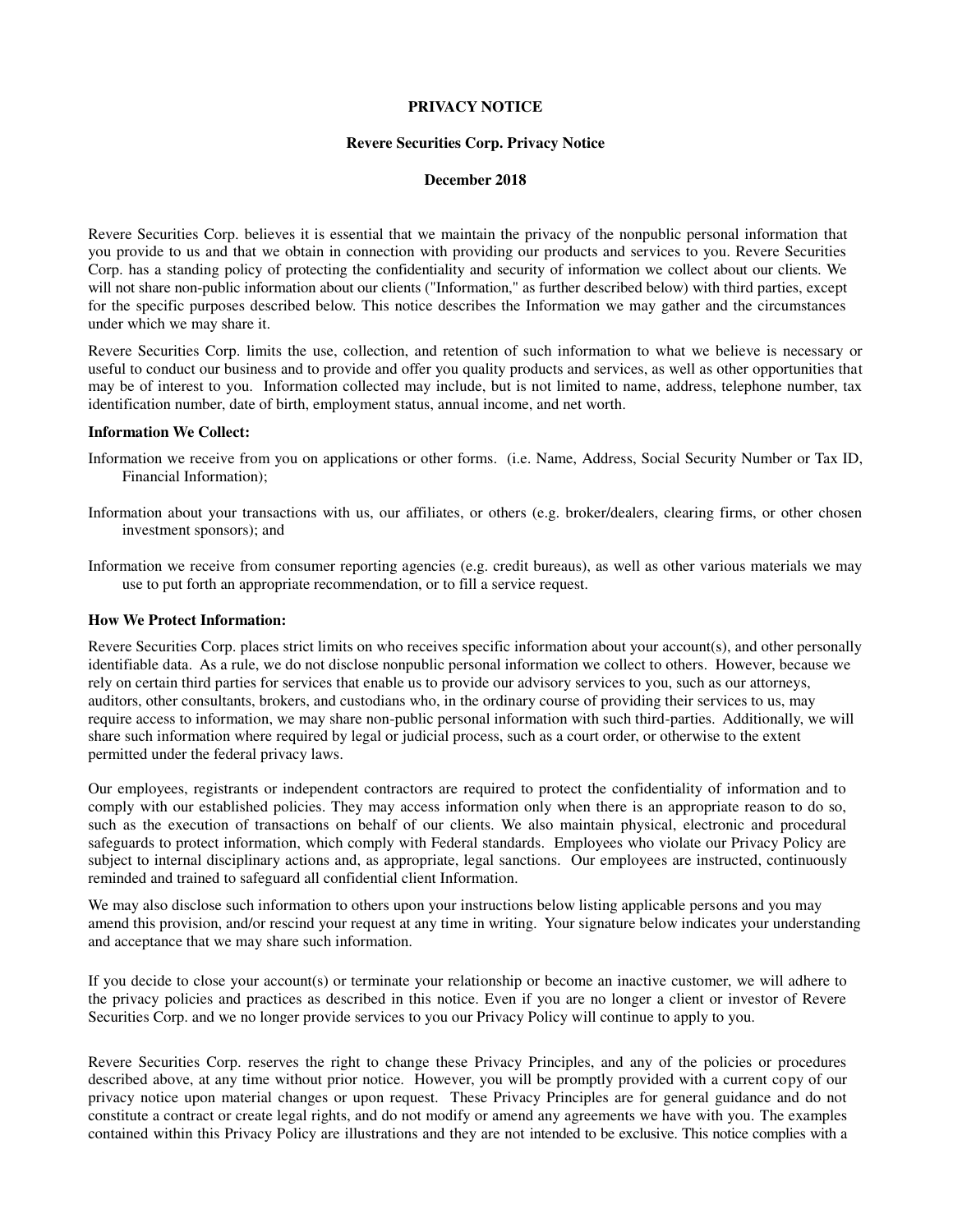recently enacted Federal law and new SEC regulations regarding privacy. You may have additional rights under other foreign or domestic laws that may apply to you.

If you have questions about this privacy policy, or if you wish to amend or rescind your written instructions below at any time, please contact Mr. Charles Slavinsky or compliance@reveresecurities.com. Revere Securities Corp. may share Information with Revere Wealth Management LLC and other affiliates in the ordinary course of business. If you object, please notify us at 212-688-2350 or [compliance@reveresecurities.com](mailto:compliance@reveresecurities.com). You may also notify us by regular mail to Revere Securities LLC, 650 Fifth Avenue,  $35<sup>th</sup>$  Floor, New York, NY 10019.